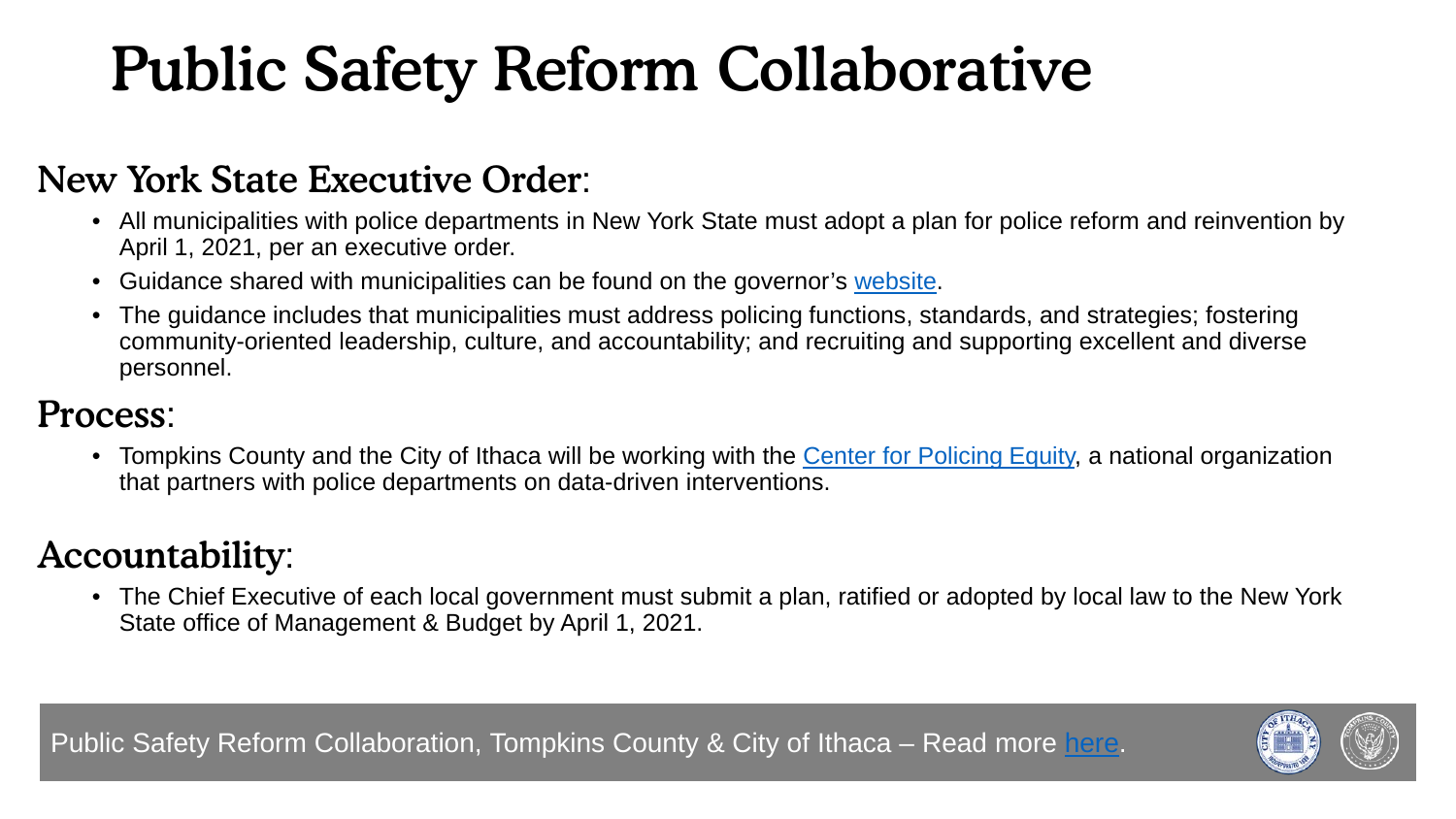# Jurisdictions in Tompkins County

### What are jurisdictions?

- Contained areas in which officials are sworn certain responsibilities. Police officers who work for a particular jurisdiction would only be authorized to enforce the law within those jurisdiction limits.
- Some jurisdictions are "subject matter jurisdictions," (i.e. State Liquor Authority enforcing alcohol violations)
- This interactive [map](https://tompkinscounty.maps.arcgis.com/apps/ZoneLookup/index.html?appid=7dbb205141c842179e5ea615a9cae87f) shows a breakdown of jurisdiction by geographic location in Tompkins County. Note that in certain circumstances police departments may assist acrossjurisdiction. A pdf file of the jurisdictions can be found [here.](https://www2.tompkinscountyny.gov/files2/gis/maps/pdfs/TCPolice2019.pdf)
- The Tompkins County Sheriff's Office has jurisdiction over the entire County. Not all municipalities have police departments.



Public Safety Reform Collaboration, Tompkins County & City of Ithaca – Read more [here.](https://tompkinscountyny.gov/news/tompkins-county-and-city-ithaca-announce-public-safety-reform-collaboration)

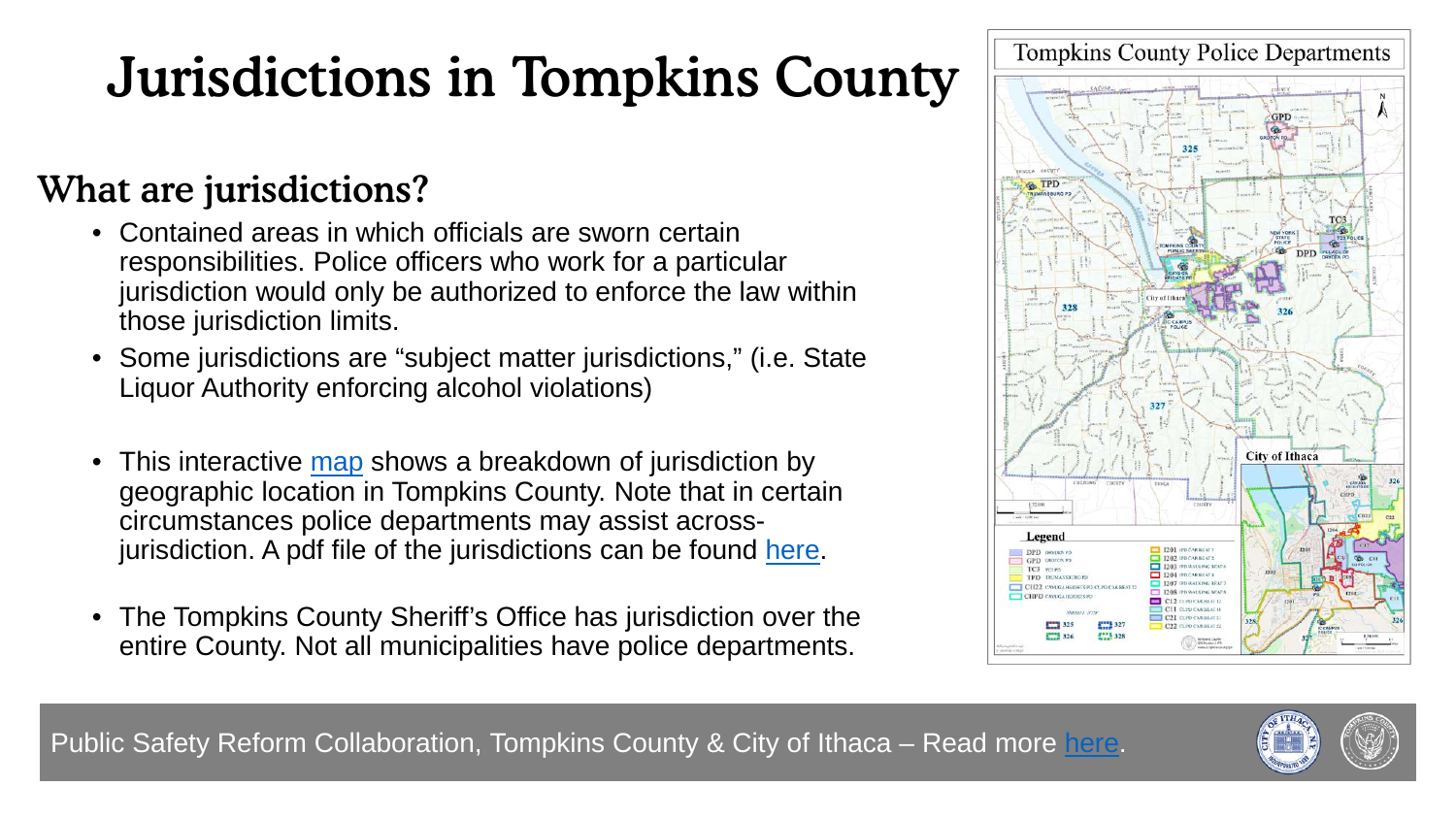# Agency & Department Breakdown by Public Safety Activities



### Tompkins County

*Public Safety* Sheriff's Office & Jail District Attorney Assigned Counsel Probation and Community Justice Emergency Response *Supporting Agencies* 

*Health and Human Services* Social Services Mental Health Public Health Human Rights Office Office for the Aging Youth Services Veterans Services *Sponsoring Agencies*

*Government Operations* County Legislature County Administration Information Technology Services County Attorney Assessment County Clerk Board of Elections *Sponsoring Agencies*

*Planning, Energy, and Environmental Quality & Housing & Economic Development* Workforce Development Planning & Sustainability

*Facilities and Infrastructure* **Facilities Highway** Recycling & Materials Management Weights & Measures Airport

Public Safety Reform Collaboration, Tompkins County & City of Ithaca – Read more [here.](https://tompkinscountyny.gov/news/tompkins-county-and-city-ithaca-announce-public-safety-reform-collaboration)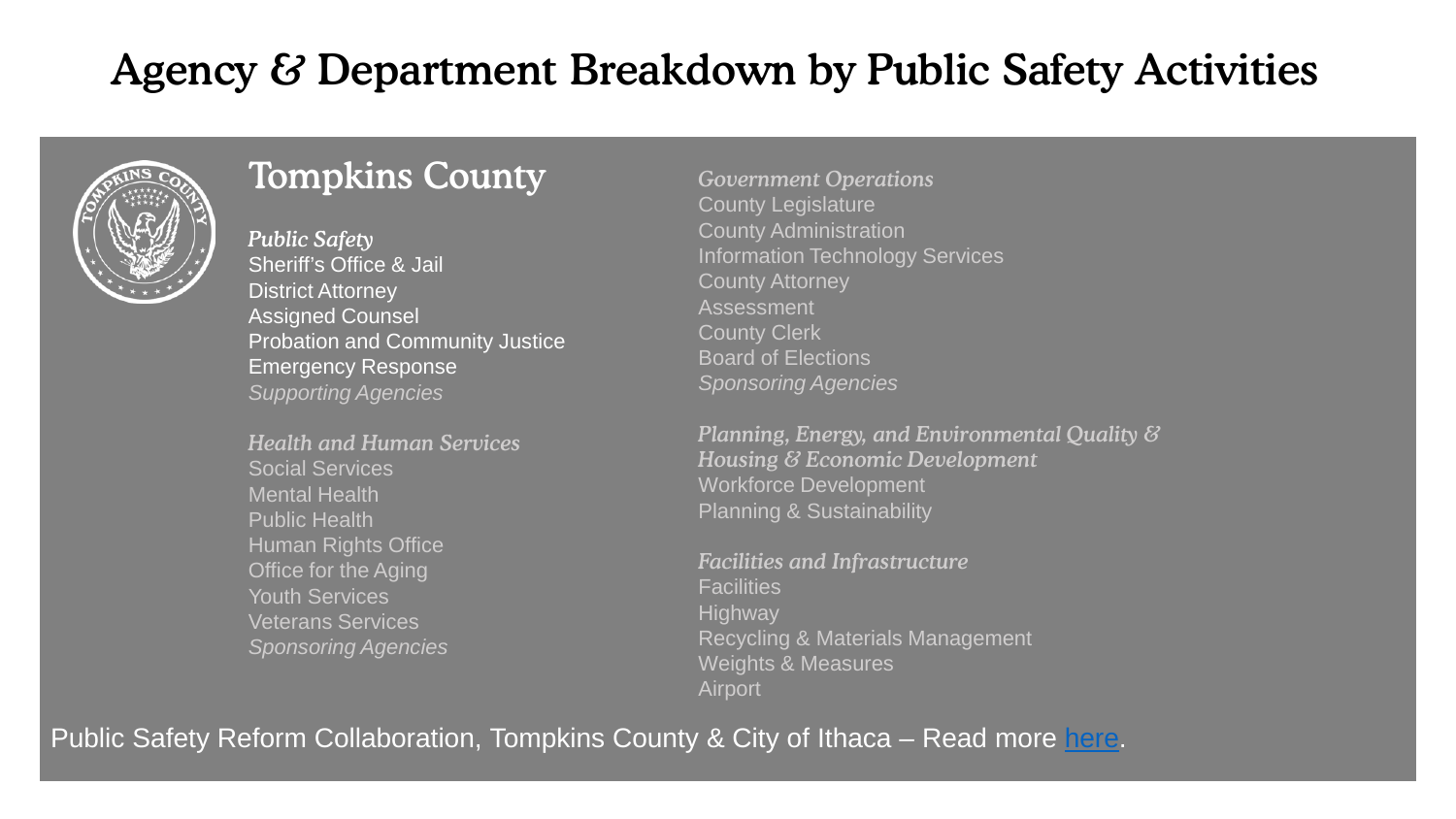# Tompkins County Sheriff's Office & Jail

*Public Safety*

- Responsibilities:
	- Road Patrol:
		- Categories of response include motor vehicle crashes, alarm activations, larceny complaints, criminal mischief, burglaries, 911 calls, etc.
	- Civil Division:
		- Handles pistol permit applications and amendments, identification and serving of court-ordered divorce actions, eviction papers, orders of protection, income executions, warrants, and notices of appearance.
	- Corrections Division:
		- Operation of the Tompkins County Jail
		- Intake, Booking, Identification, Classification, Supervision, and Transport.
- Jurisdiction:
	- Tompkins County (Geographic)
	- Law Enforcement & Corrections (Subject Matter)
- Accountability:
	- Tompkins County Sheriff is an Elected Position, 4 year terms

#### 2021 Recommended Budget, Local Dollars (County):

- Sheriff's Office, \$5,287,772
	- 49 Full Time Equivalents
- Jail, \$5,429,107
	- 50.4 Full Time Equivalents



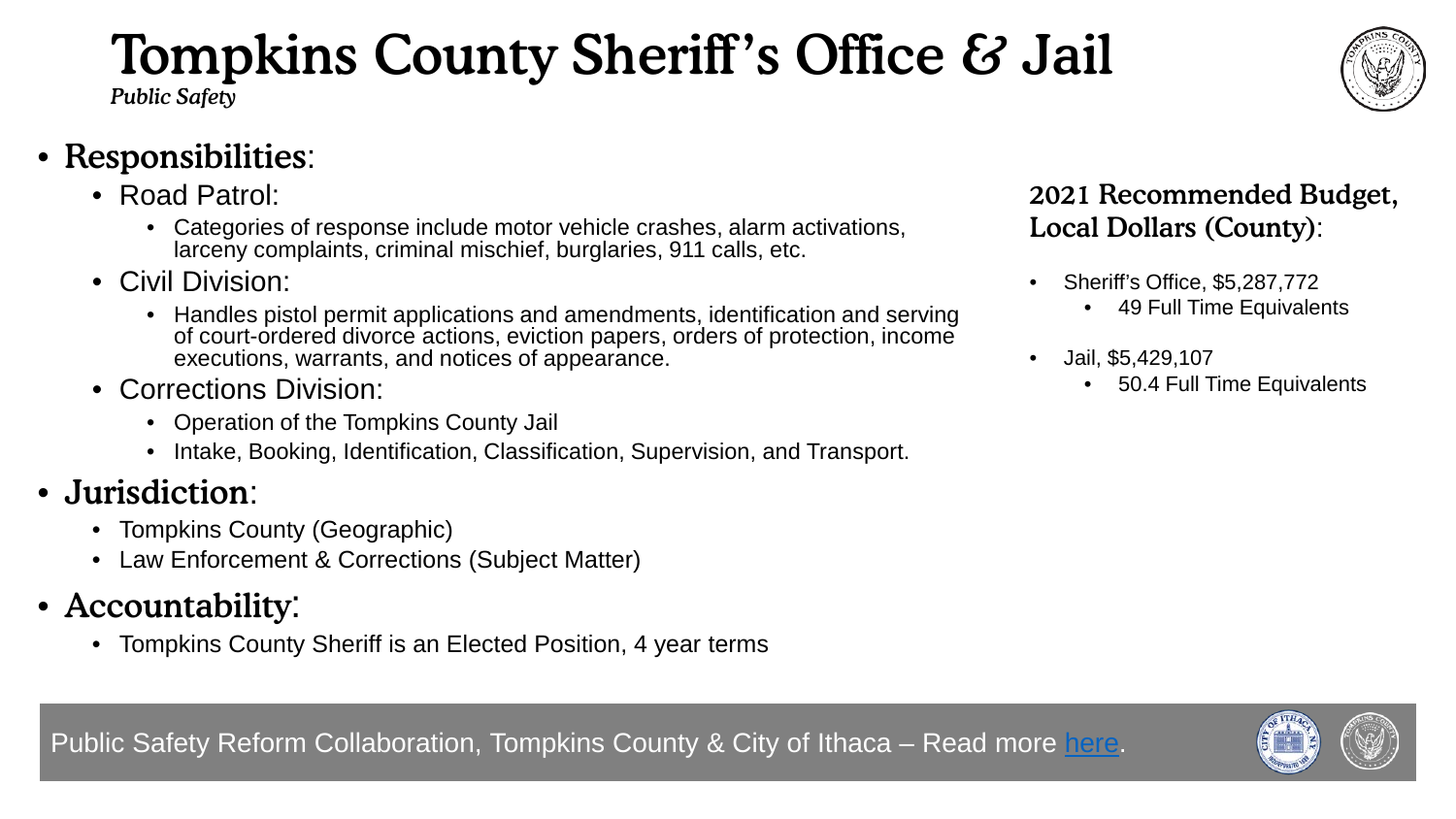#### • Responsibilities: 2021 Recommended Budget,

- Prosecuting criminal offenses defined under State law, committed within Tompkins County
	- Prosecute a broad range of offenses, from serious felonies (murder, rape, robbery, etc.) to traffic infractions (e.g., speeding).
- Engagement with Alternatives to Incarceration based specialty courts such as treatment court and mental health court
- Aiding crime victims throughout the criminal justice process

### • Jurisdiction:

- Tompkins County (Geographic)
- Prosecution under State Law (Subject Matter)

# • Accountability:

• District Attorney is an Elected Position, 4 Year Terms

Local Dollars (County):

- \$1,689,432
	- 16.18 Full Time Equivalents





# Tompkins County District Attorney's Office

*Public Safety*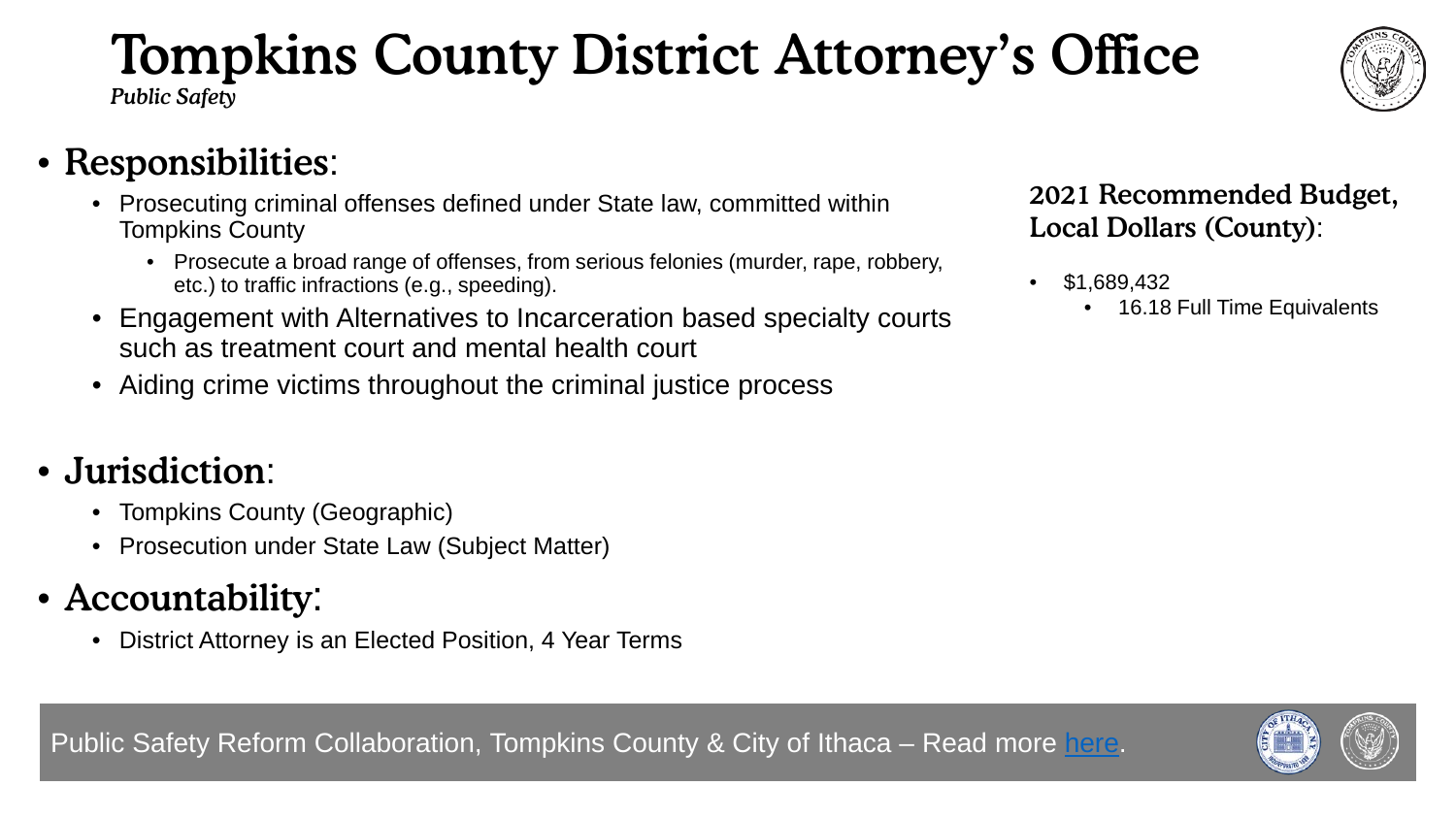# Tompkins County Assigned Counsel

*Public Safety*

### • Responsibilities:

- Assigned Counsel to Defendants
	- Receives and reviews all applications for free attorney services and determines eligibility. Financial eligibility levels include: automatic eligibility for public assistance, poverty level, and inability to afford counsel. Attorneys are provided for charges including violations, misdemeanors, felonies, and appeals in criminal court, and most matters in family court.

## • Jurisdiction:

• Tompkins County (Geographic)

# • Accountability:

- Assigned Counsel reports to County Administrator
- New York State Assigned Counsel [Standards](https://www.ils.ny.gov/files/ACP/ACP%20Black%20Letter%20Standards%20070119.pdf)

#### 2021 Recommended Budget, Local Dollars (County):

- \$1,786,264
	- 5.57 Full Time Equivalents

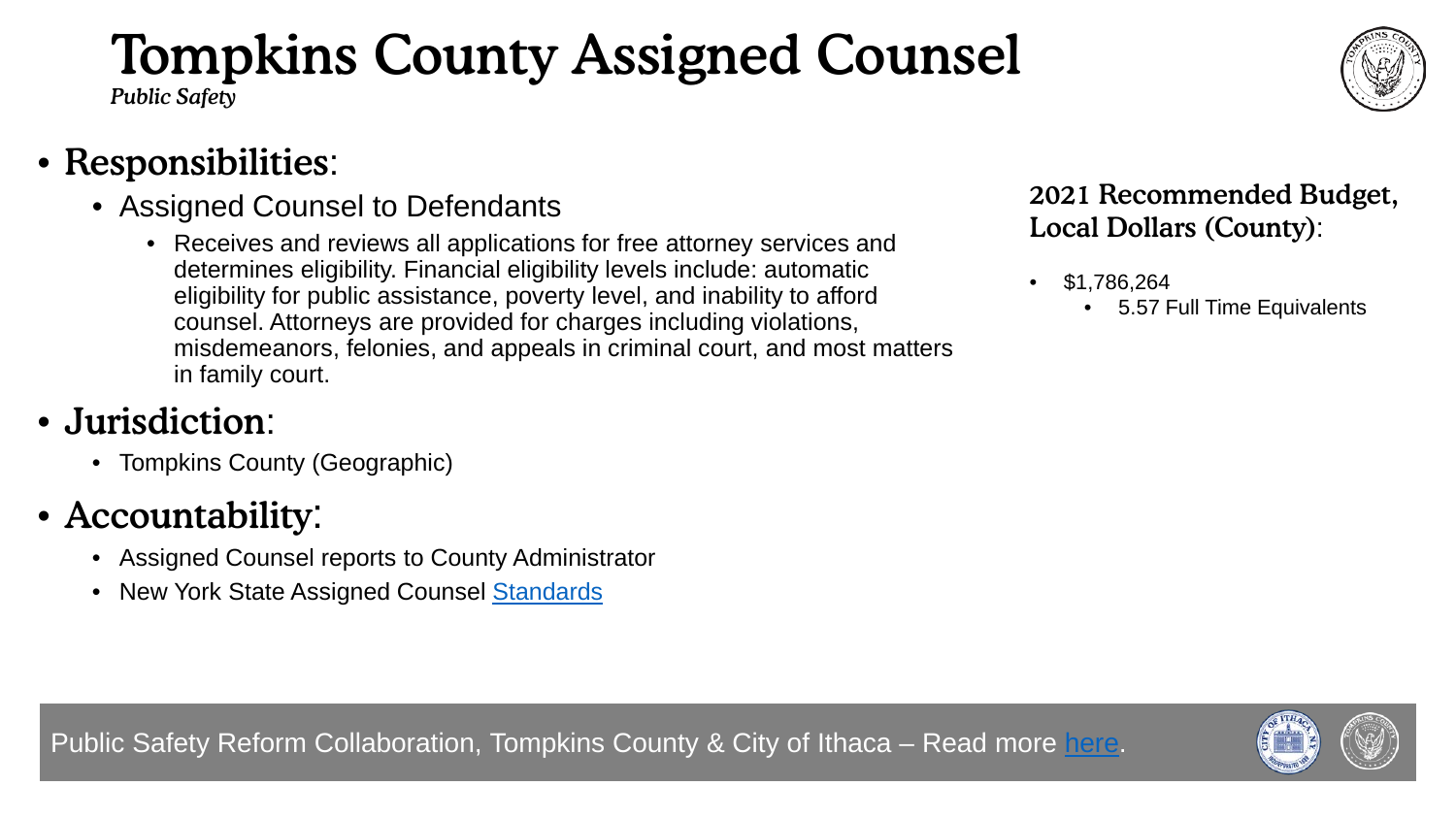#### • Probation supervision, ensuring conditions set by the Court are followed, that the treatment • \$2,775,524

- needs of the probationer are being met, that victims are made whole, and offender's activities are closely monitored
- Provides Victim Impact Statements
- Makes recommendations to the court regarding an offender's financial responsibility to the victim and then works with the offender to ensure that court ordered restitution is paid.
- Jurisdiction:
	- Tompkins County (Geographic)
- Accountability:
	- Department Director reports to County Administrator
	- Department Director reports to NYS DCJS Office of Probation and Correctional Alternatives

#### Tompkins County Probation & Community Justice *Public Safety*

• Responsibilities:

- Diversion services for juveniles defined as a (PINS) Person In Need of Supervision or (JD) Juvenile Delinquent
- Conducts investigations for both Family and Criminal Courts
- 





Local Dollars (County):

• 36 Full Time Equivalents

2021 Recommended Budget,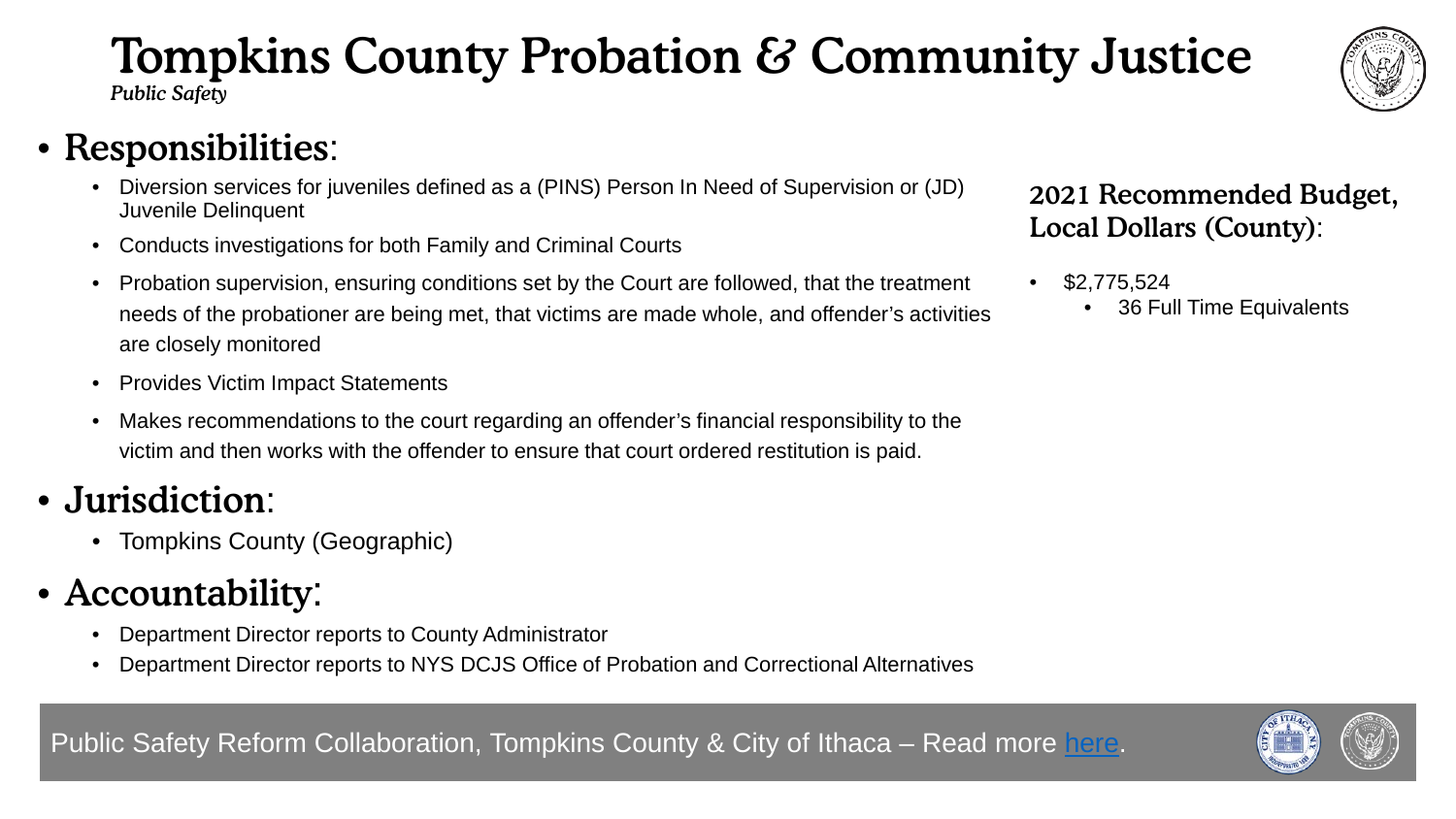# Tompkins County Dept. of Emergency Response

*Public Safety*



### • Responsibilities:

- Oversees Countywide emergency dispatch and communications systems that allow residents to dial 9-1-1 to receive emergency medical, fire, police, or other emergency help
- Implements County Mutual Aid/Disaster Plans, which provide County fire, emergency medical, and other agency assistance when local services have exceeded their local equipment and personnel resources
- Notifies citizens about law enforcement emergencies, floods, fires, water emergencies, road closures, missing persons, evacuation orders, and weather emergencies.

### • Jurisdiction:

- Tompkins County (Geographic)
- Emergency Dispatch (Subject Matter)
- Accountability:
	- Department Director reports to County Administrator

#### 2021 Recommended Budget, Local Dollars (County):

- \$2,985,113
	- 32 Full Time Equivalents